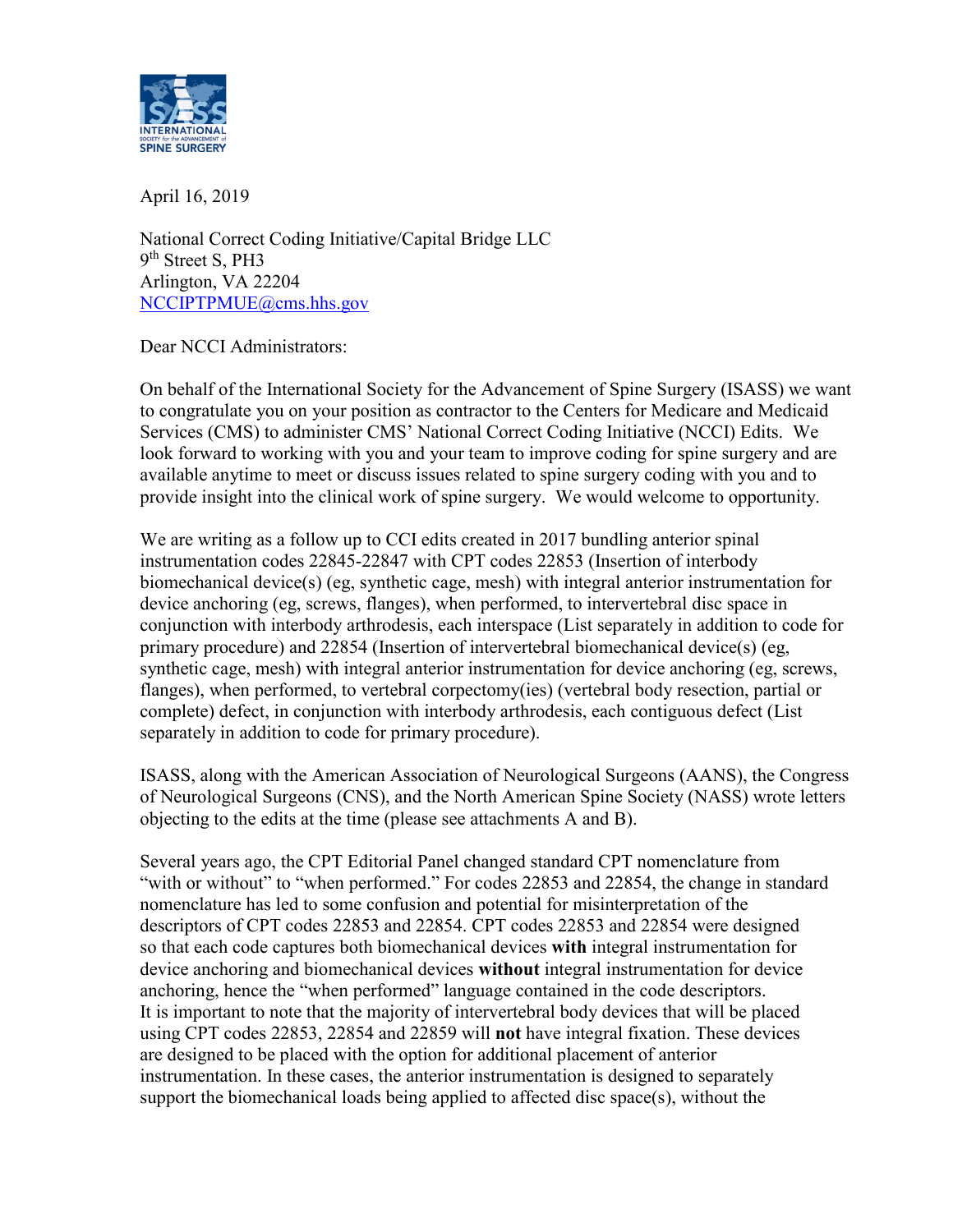

associated cage. The **integral** instrumentation described in the CPT descriptors for 22853, 22854, and 22859 does not function separately from the intervertebral device and does not support biomechanical loading of the spinal segment; it serves only to keep the intervertebral device in place.

Figure 1 A and B below help illustrate the important clinical differences. They show a patient who has had an anterior lumbar interbody fusion with placement of an interbody device **without** integral instrumentation and separate placement of an anterior lumbar plate. The anterior lumbar plate can support loads applied to the vertebral interspace and is placed as a separate stage in the operative procedure to provide additional stabilization. The instrumentation in this procedure would be reported with 22853 and 22845, appropriately describing the two steps of intervertebral device placement and the wholly separate step of anterior plate instrumentation. In this case, either of the instrumentation elements could have been placed independently; the intervertebral device could be placed without the anterior plate, or the anterior plate could be placed without the intervertebral device.

Figure 2 A and B below show an intervertebral device **with** integral instrumentation. Here, screws traverse the intervertebral device and secure the device to the vertebral body. The screws are not placed separately from placement of the intervertebral device, cannot be placed independently, and do not support biomechanical loading of the spinal segment. In this case, appropriate coding would be 22853.

We were concerned at the time that some physicians were reporting 22851 (prior to the change to 22853-22859) **and** 22845 incorrectly as the work that is the integral screw fixation did not comprise the work required in performing anterior plate fixation. One of the goals in crafting the CPT descriptors for this code family was to limit inappropriate coding of 22845-22847, by insuring that devices with integral fixation were not also coded with anterior plate fixation. While we agreed that separate anterior instrumentation (22845- 22847) should **not** be reported with the insertion of biomechanical devices **with** integral anterior instrumentation for device anchoring, unless the additional anterior instrumentation is unrelated to anchoring the device, we maintained and continue to maintain that it is appropriate to report separate anterior instrumentation (22845-22847) with the insertion of biomechanical devices **without** integral anterior instrumentation for device anchoring. The descriptions of intra-service work for CPT codes 22853 and 22854 clearly state, "(**Additional fixation not integral to the device**, other provision for arthrodesis, or bone grafting are coordinated with the placement of the biomechanical device and **are coded separately**.)" Since CPT codes 22853 and 22854 capture both types of devices and were created and valued with the intent that separate anterior instrumentation would be reported with devices **without** integral instrumentation, a blanket edit bundling the anterior instrumentation codes with these biomechanical device codes is inappropriate. These changes in CPT coding for intervertebral device placement were completed to ensure appropriate reporting of spinal biomechanical devices and instrumentation and we believe are being used incorrectly.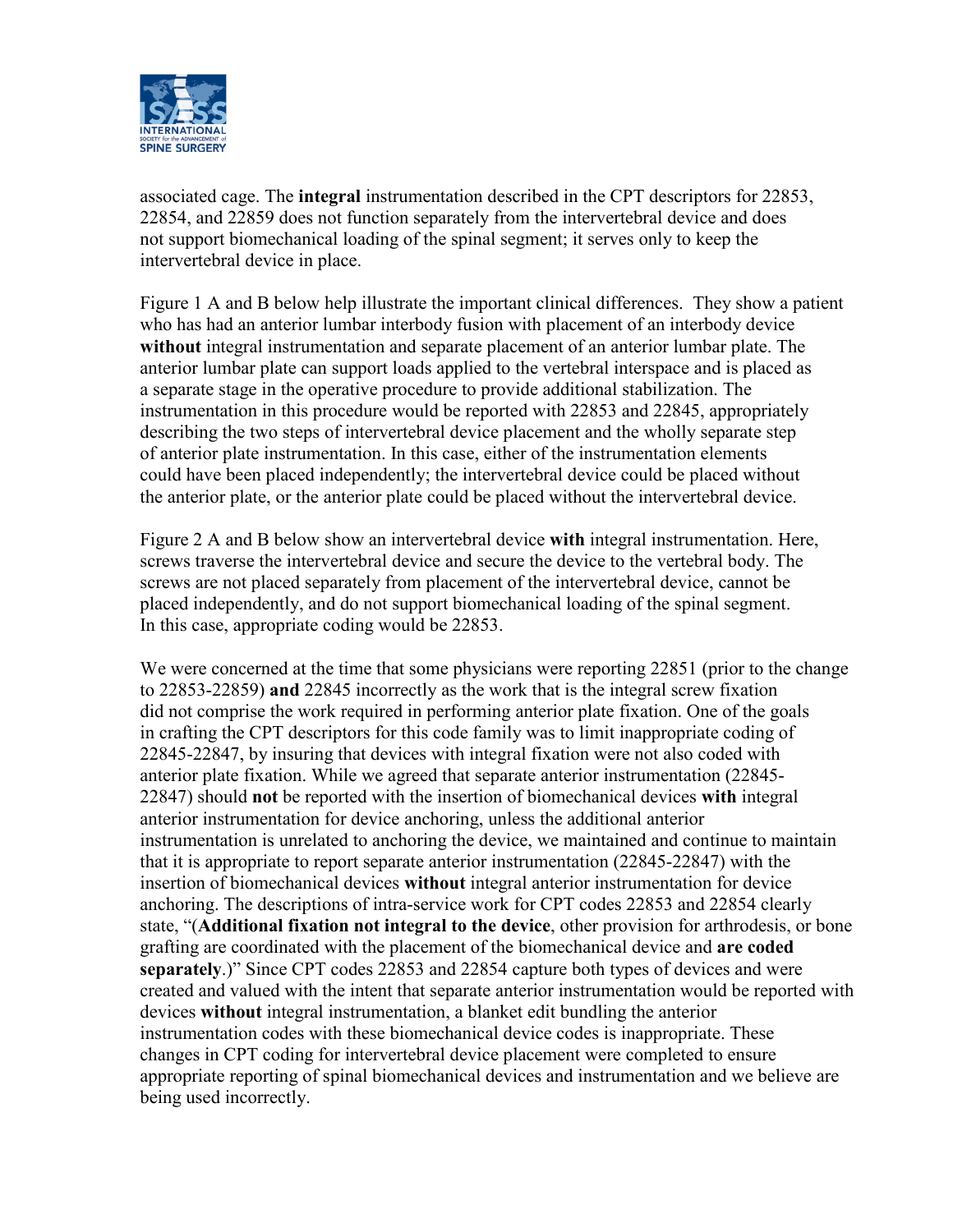

Since the edits were enacted, ISASS' surgical members have experienced denials from Medicare based on incorrect and inappropriate interpretations of these edits even with the correct modifiers. We recommend that these edits be removed, and the original intended coding be allowed by Medicare. The current denials are inappropriate and warrant a removal of the 2017 edits in question.

Thank you for your time and consideration of our comments. Please contact ISASS via Matthew Twetten at matthewtwetten@gmail.com or at 773-678-5705 with questions or requests for additional information. We again look forward to working with you to address this concern and future concerns.

Sincerely,

James Yue, MD CPT Advisor International Society for the Advancement of Spine Surgery

Morgan P. Lorio, MD, FACS Chair Coding and Reimbursement Task Force CPT Alternate Advisor International Society for the Advancement of Spine Surgery

**Attachment 1: Spine Society NCCI Letter, 9.1.17 Attachment 2: Spine Society NCCI Follow Up Letter, 11.21.17**